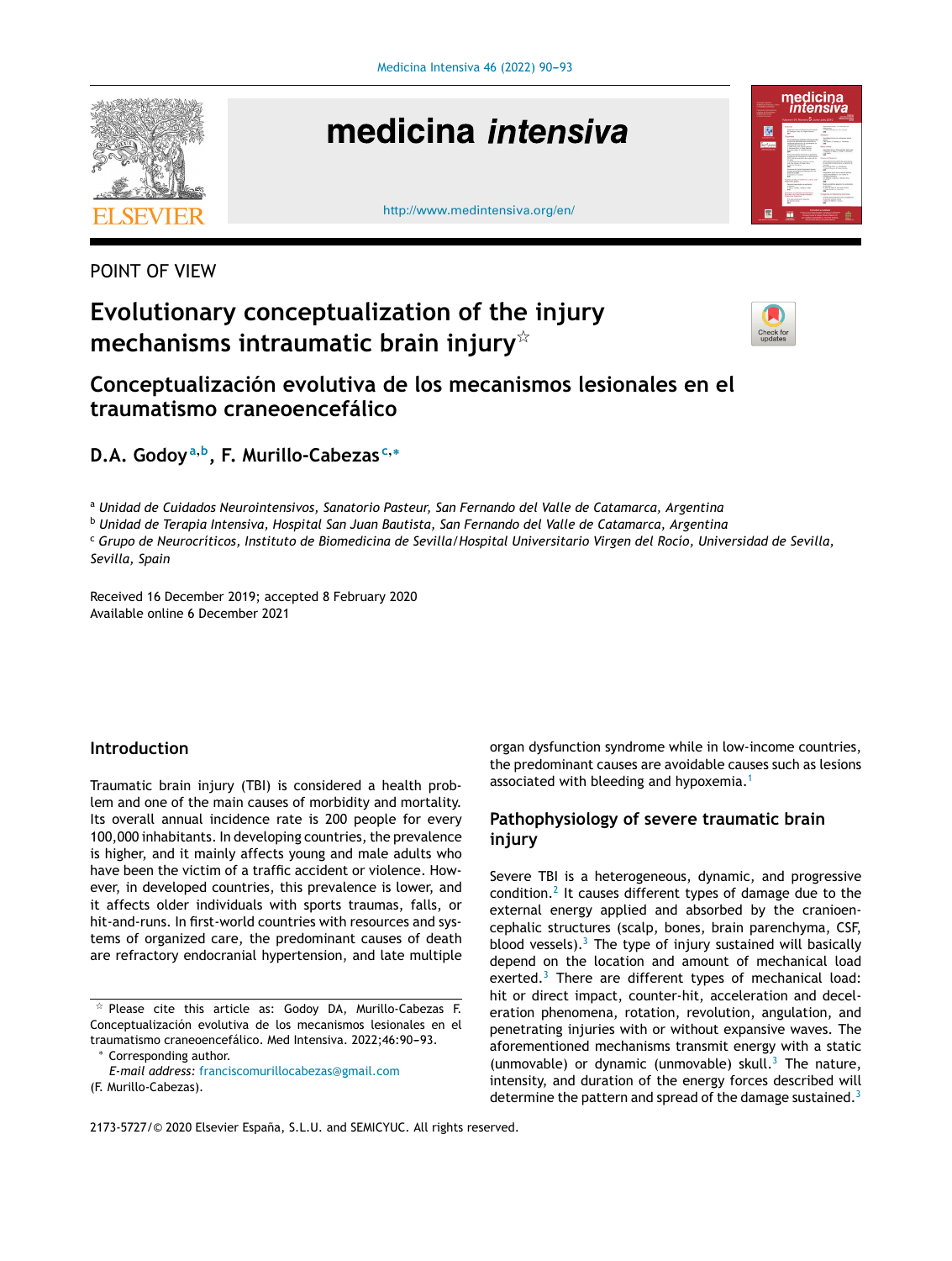

**Figure 1** Evolutionary stages of severe traumatic brain injury. In the acute phase, primary, secondary, and tertiary injuries occur. In the subacute and chronic stage, quaternary injuries occur.

Brain injuries interact among themselves on an ongoing basis from the very moment of the accident and can be maintained along the different evolutionary stages of TBI including subacute and chronic periods that can be categorized into 4 different types of pathophysiological alterations: primary and secondary injuries<sup> $2,3$ </sup> whose concepts, etiology, pathophysiology, macro- and microscopic morphology both of primary and secondary injuries have been properly described and are well-known to all of us. $2-4$ In this manuscript we will be introducing new concepts of tertiary and quaternary injuries whose involvement in the prognosis of TBI has not been fully explained to this date (Fig. 1).

#### **Tertiary injuries**

TBI is an entity with a strong systemic impact. It is essential to understand TBI as an evolutionary process emphasizing the impact it has on mortality and the invalidating sequelae of a primary injury and the development and perpetuation of secondary injuries. However, it is essential to consider within the same ''continuum'' of multifactorial brain damage, the presence and role of what we call "tertiary injury", which clearly impacts the pathophysiology of TBI with the same or greater importance compared to primary and secondary injuries.

We describe tertiary injuries as those due to the care and assistance provided to the patient who has sustained a TBI. $5-7$  These lesional mechanisms often occur in the context of treatment and prevention of secondary injuries including, though not limited to: (1) complications associated with prolonged stays at the intensive care unit; (2) adverse events associated with drugs or homoderivatives; (3) mechanical ventilation-induced lesions; (4) infections associated, or not, with invasive devices; y (5) multifactorial complications (critical illness myopathy) $5-7$  ([Table](#page-2-0) 1).

The potentially damaging impact of therapeutic measures implemented for the management of TBI has still not been determined fully. However, this new concept of tertiary injury should not be underestimated. As a matter of fact, it is very useful to assess the possible complications and risk associated with a certain therapy administered, at one time or another, during the comprehensive process of managing a TBI. The Hippocrates premise ''primun non nocere'' becomes very important here since it would be paradoxical to ''hurt while caring''.

Similarly, it is essential to establish protocols and specific prevention measures to control the appearance and progression of this type of lesions.

#### **Quaternary injuries**

We describe quaternary injuries as those events that occur during the subacute and chronic period of the TBI. Overall, they cause tissue loss and exacerbate the primary injury. The lesional pathophysiological mechanism of quaternary injuries is still operative even after the acute phase when the process of cellular damage seems to have stopped. Adult reparative neurogenesis appears as a process that tries to counteract or ameliorate the damage.  $8$  Experimental studies have confirmed the proliferative capacity of the nervous tissue.<sup>[8](#page-3-0)</sup> Certain specific lesional biological markers of the central nervous system like the  $$100\beta$  protein and the neurotrophins stimulate endogenous neurogenesis. However, the efficacy and presence of this reparative phenomenon are variable and controversial, and to this date its true impact remains unknown. $8,9$ 

During this period, the following lesional mechanisms are operative:<sup>[8](#page-3-0)</sup>

- Persistence of the inflammatory phenomenon.
- Lack of mitigation of the processes of cellular death (necrosis, apoptosis).
- Incomplete clean of detritus or debris generated during the lesional process. For example, beta-amyloids, molecular patterns of damage, and myelin compromise the glial function and activate proinflammatory phenotypes. Also, the myelin that is not eliminated causes an autoimmune response capable of triggering demyelination.
- Aberrant immune response. For example, different signals originated on the neuronal surface that activate the phagocytosis of these by the glia.
- Glial neurotoxicity: on experimental trials it has been observed that the glia releases inflammatory mediators that ''corrupt'' the astrocytes, which, in turn, trigger neuronal toxicity.

In our own opinion, quaternary injuries have a strong genetic influence, which would explain why 2 individuals with the exact same injury, demographic factors, and comorbidities, among other characteristics, evolve differently and on an individual basis. Some authors have proven that patients who are carriers of the isoform e4 of apolipoprotein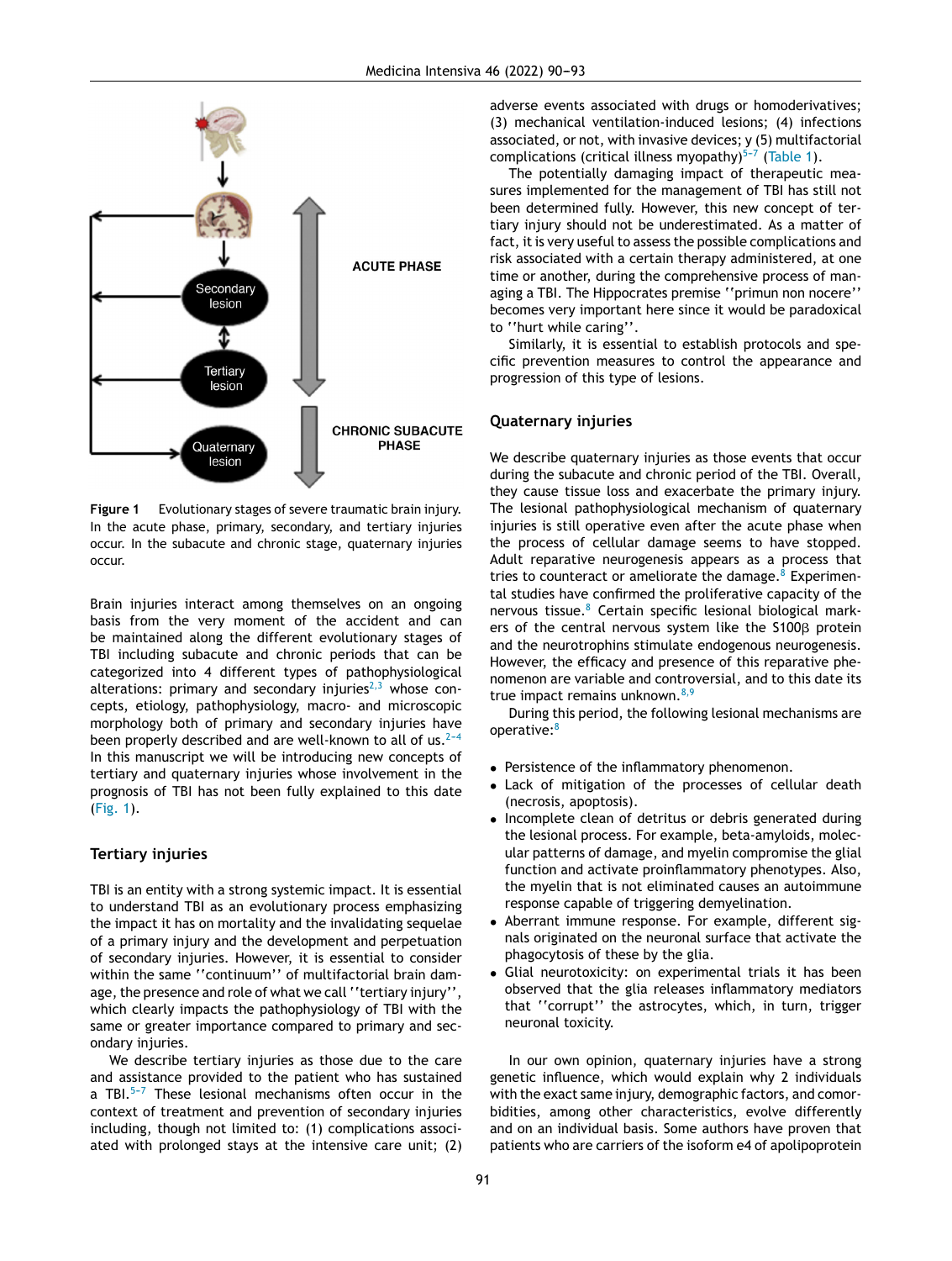| Therapeutic measure                                                                         | Indication and reason for implanting<br>the measure                                                                      | Potentially associated tertiary injury                                                                                                                                                                                                                                                           |
|---------------------------------------------------------------------------------------------|--------------------------------------------------------------------------------------------------------------------------|--------------------------------------------------------------------------------------------------------------------------------------------------------------------------------------------------------------------------------------------------------------------------------------------------|
| Cervical immobilization                                                                     | Stabilization of lesions of the spinal<br>column, prevention of falls                                                    | Increased ICP due to compromised<br>venous drainage at the expense of<br>jugular compression.                                                                                                                                                                                                    |
| Analgesia and sedation                                                                      | Control anxiety, agitation, and pain<br>as contributors to an increased ICP                                              | Propofol: propofol infusion syndrome.                                                                                                                                                                                                                                                            |
|                                                                                             | Control of the patient-ventilator<br>asynchrony                                                                          | Dexmedetomidine: bradycardia,<br>hypotension, reduced CPP.<br>Fentanyl: respiratory depression,<br>increased ICP, secondary compromise<br>of cerebral oxygenation.<br>Midazolam: hypotension, reduced<br>CPP, exacerbation of delirium.                                                          |
| Neuromuscular relaxants                                                                     | Control ECH                                                                                                              | Masked epileptic seizures,<br>pneumonia, association with critical<br>illness myopathy                                                                                                                                                                                                           |
|                                                                                             | Activation of mechanical ventilation,<br>intense agitation, and protocols for<br>the management of hypothermia           |                                                                                                                                                                                                                                                                                                  |
| Hyperosmolar solutions (mannitol,<br>hypertonic saline solution)                            | First level measures to control<br>elevated ICP                                                                          | Mannitol: acute kidney injury, volume<br>overload, electrolytic alterations,<br>hypovolemia, kidney failure, rebound<br>edema cerebral<br>Hypertonic SS: phlebitis,<br>coagulopathies, hyperchloremia,<br>hypernatremia, acute kidney injury,<br>volume overload, pontine<br>myelinolysis (rare) |
| Hyperventilation                                                                            | Control elevated ICP                                                                                                     | Secondary cerebral ischemia<br>(vasoconstriction, high-affinity<br>cerebral hypoxia)<br>Systemic effects (myocardial,<br>intestinal ischemia)                                                                                                                                                    |
| <b>Barbiturates</b>                                                                         | Second level measure as "metabolic<br>suppression", control refractory ECH                                               | Myocardial depression, sepsis                                                                                                                                                                                                                                                                    |
| Catheters and intraventricular<br>devices, SjvO2, PtiO2, microdialysis,<br>central, vesical | Multimodal monitorization of the<br>neurocritical patient with TBI                                                       | Ileus and intestinal obstruction<br>Catheter-related infections<br>(ventriculitis, meningitis, cerebral<br>abscess, pneumonia, urinary tract<br>infections). Bleeding, thrombosis                                                                                                                |
| Mechanical ventilation                                                                      | Secure airway and control ECH and<br>cerebral hypoxia                                                                    | Mechanical ventilator-induced lung<br>injury<br>Barotrauma, biotrauma, volutrauma.<br>Associated pneumonias. Damage to<br>artificial airway                                                                                                                                                      |
| Transfusion of hemoderivatives                                                              | Treatment of anemic cerebral<br>hypoxia, hemodynamic stabilization,<br>and damage control in acute<br>traumatic bleeding | Associated/induced pulmonary injury<br>and cardiovascular overload,<br>transfusion. Sepsis. Hemolysis.<br>Transfusion reactions. Transmission of<br>infections.                                                                                                                                  |
| Stay at the intensive care unit                                                             | Comprehensive and multidisciplinary<br>management of the patient with TBI                                                | Digestive bleeding, pressure ulcers,<br>venous thromboembolism, exposure<br>to nosocomial germs, critical illness<br>myopathy, neuropathy, and<br>malnutrition                                                                                                                                   |

<span id="page-2-0"></span>**Table 1** Description of the spectrum of a potential tertiary injury in traumatic brain injury.

CPP, cerebral perfusion pressure; ECH, endocranial hypertension; ICP, intracranial pressure; PtiO2, brain tissue oxygen pressure; SjvO2, jugular venous bulb hemoglobin oxygen saturation; SS, saline solutions; TBI, traumatic brain injury.